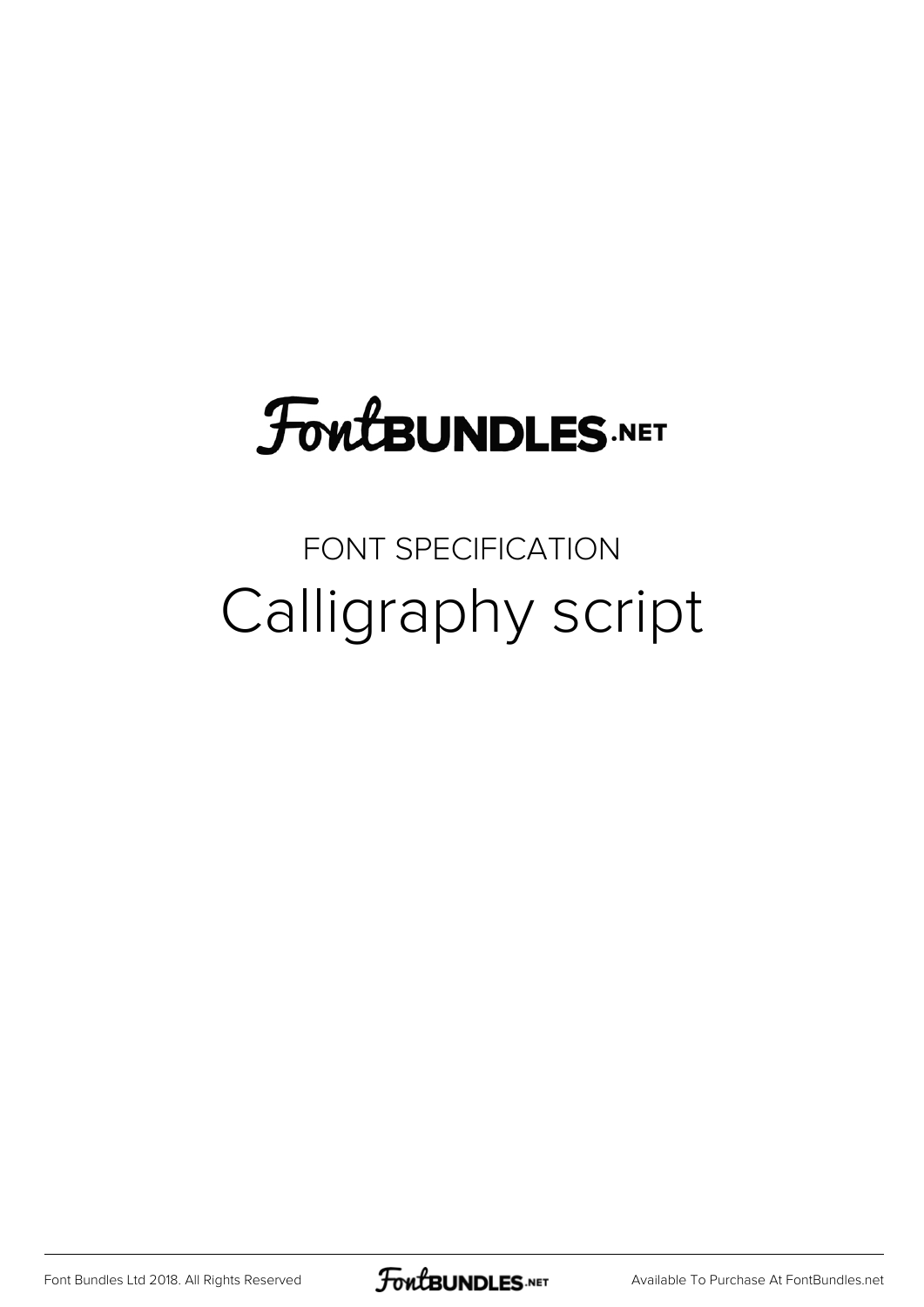## Calligraphy script - Regular

**Uppercase Characters** 

ABCDEFGAOJKLMMODIRST UIWXYQ

Lowercase Characters

a bedefghijklmnopgrstuowxyz

**Numbers** 

0123456789

Punctuation and Symbols

 $1''$  #  $\mathscr{S}$  % &  $\qquad'$  ( ) \* + ,  $1 / i \notin L_{\#} \times S^{n} \times S$  $\mathscr O$  $\begin{array}{ccccccccc}\n2 & & 3 & & & & \cdot & & \cdot & \\
\end{array}$  $\begin{array}{ccccc} & 7 & & \circ & \Rightarrow & \frac{1}{4} & \frac{1}{2} \end{array}$  $3/$  $+$ 

All Other Glyphs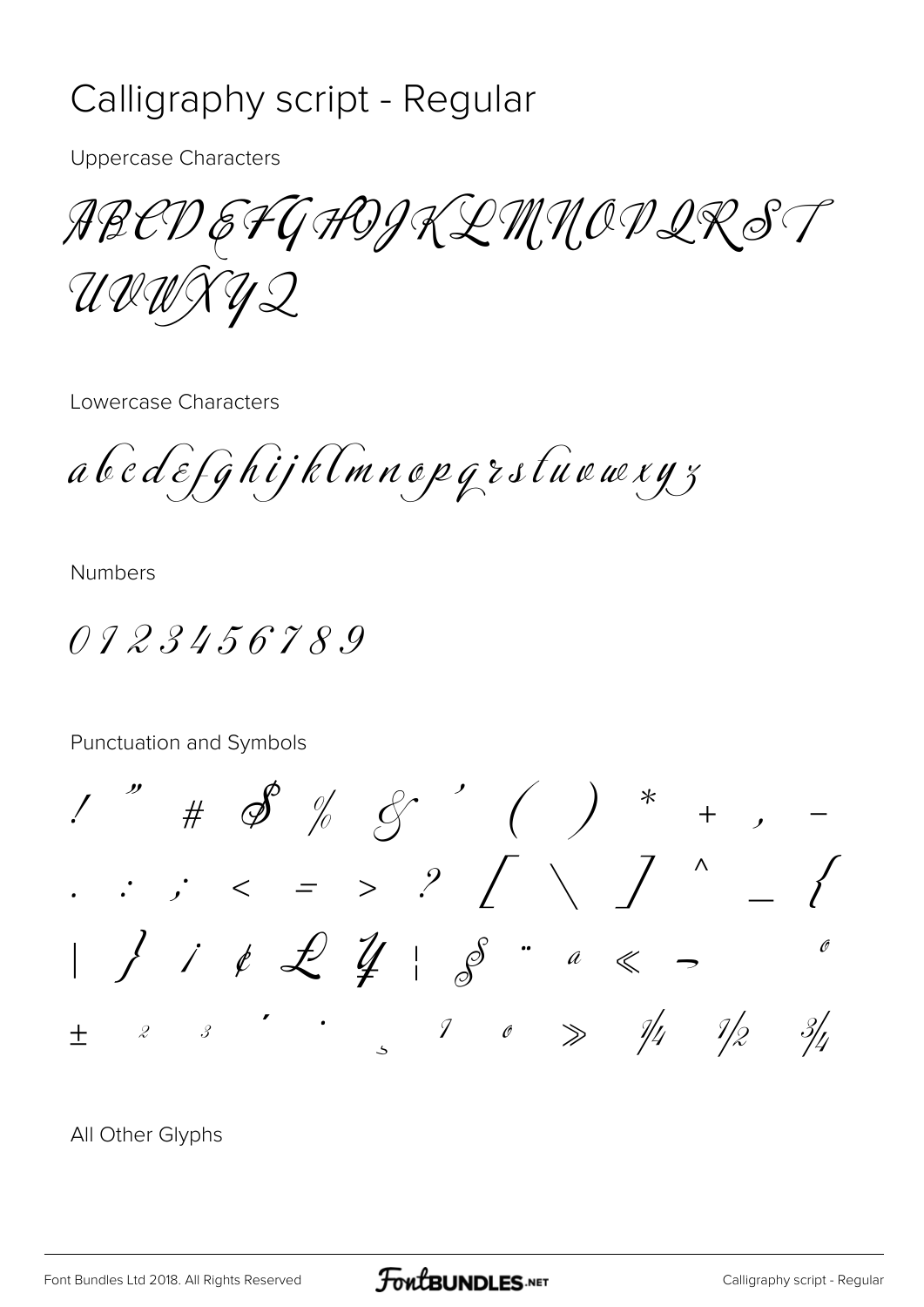$\begin{array}{cccccccccccccc} \mathcal{A} & \mathcal{A} & \mathcal{A} & \mathcal{A} & \mathcal{A} & \mathcal{A} & \mathcal{A} & \mathcal{A} & \mathcal{A} & \mathcal{A} & \mathcal{A} & \mathcal{A} & \mathcal{A} & \mathcal{A} & \mathcal{A} & \mathcal{A} & \mathcal{A} & \mathcal{A} & \mathcal{A} & \mathcal{A} & \mathcal{A} & \mathcal{A} & \mathcal{A} & \mathcal{A} & \mathcal{A} & \mathcal{A} & \mathcal{A} & \mathcal{A} & \mathcal{A} & \mathcal{A} &$  $\acute{\epsilon}$   $\acute{\epsilon}$   $\acute{\epsilon}$   $\acute{0}$   $\acute{0}$   $\acute{0}$   $\acute{0}$   $\acute{1}$   $\acute{1}$ Ò Ó Ô Õ Ö × Ø Ù Ú Û Ü Ý à á â ã ä å  $\mathscr{E}$   $\varrho$   $\mathscr{E}$   $\mathscr{E}$   $\mathscr{E}$   $\mathscr{E}$   $\mathscr{E}$   $\mathscr{E}$   $\mathscr{E}$   $\mathscr{E}$   $\mathscr{E}$   $\mathscr{E}$   $\mathscr{E}$   $\mathscr{E}$   $\mathscr{E}$   $\mathscr{E}$   $\mathscr{E}$   $\mathscr{E}$   $\mathscr{E}$   $\mathscr{E}$   $\mathscr{E}$   $\mathscr{E}$   $\mathscr{E}$   $\mathscr{E}$   $\mathscr{E}$  $\begin{array}{ccc} \ddot{\imath} & \ddot{\imath} & \ddot{\imath} & \ddot{\imath} & \ddot{\imath} & \ddot{\imath} & \ddot{\imath} & \ddot{\imath} & \ddot{\imath} & \ddot{\imath} & \ddot{\imath} & \ddot{\imath} & \ddot{\imath} & \ddot{\imath} & \ddot{\imath} & \ddot{\imath} & \ddot{\imath} & \ddot{\imath} & \ddot{\imath} & \ddot{\imath} & \ddot{\imath} & \ddot{\imath} & \ddot{\imath} & \ddot{\imath} & \ddot{\imath} & \ddot{\imath} & \ddot{\im$ ø ù ú û ü ý þ ÿ ı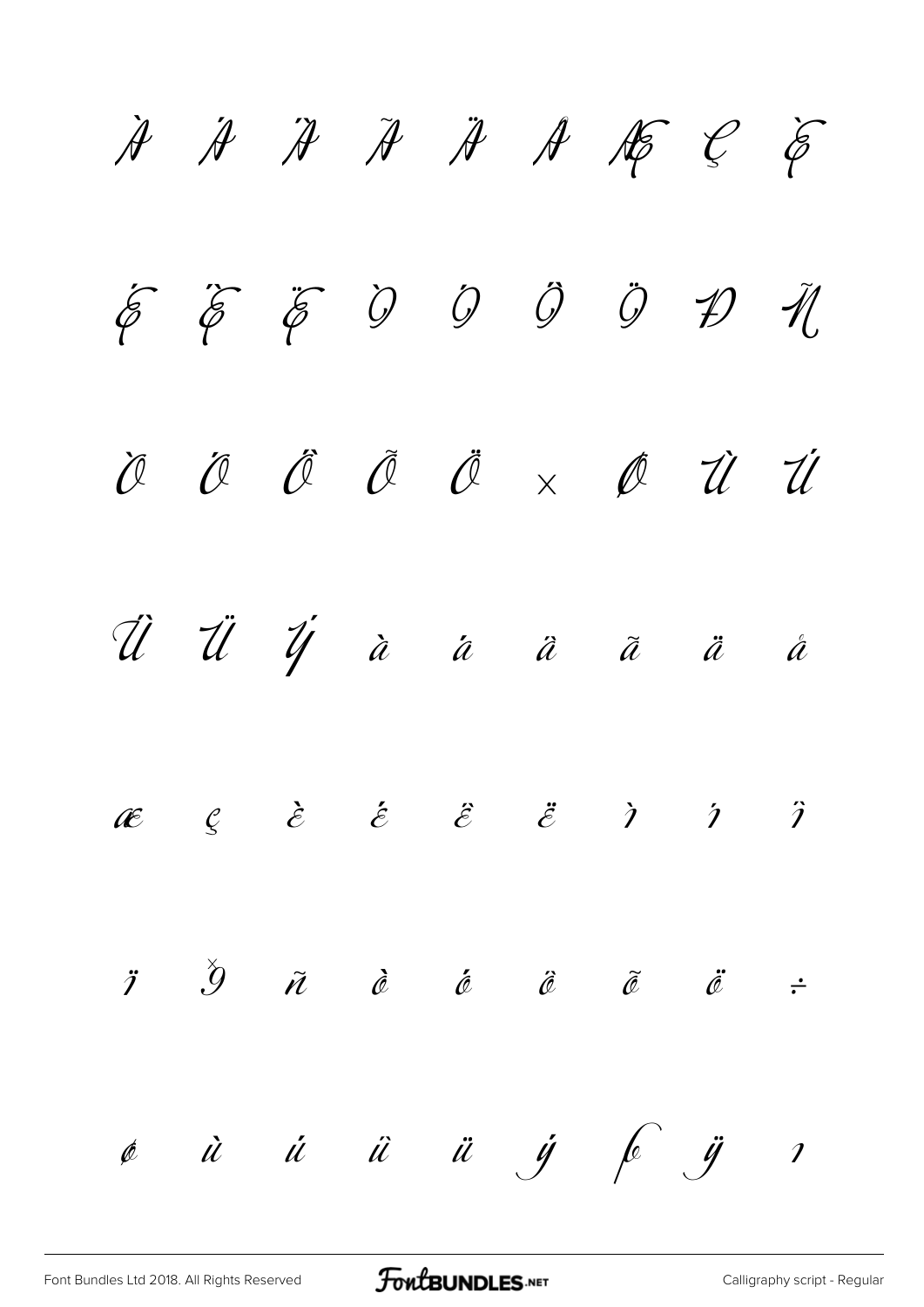$L f G \epsilon \delta$  i  $\ddot{q} \dot{z}$  $\overline{\phantom{a}}$  $\int f$  $\overline{\phantom{a}}$  $>$  /  $\epsilon$   $\tau$  -  $a$ r  $c$   $c$  $\langle$ dr er fr hr ir hr lr mr nr rr sr *tr ur vr wr xr* or pr arr az 63 cz dz & 63 hz iz

**FoutBUNDLES**.NET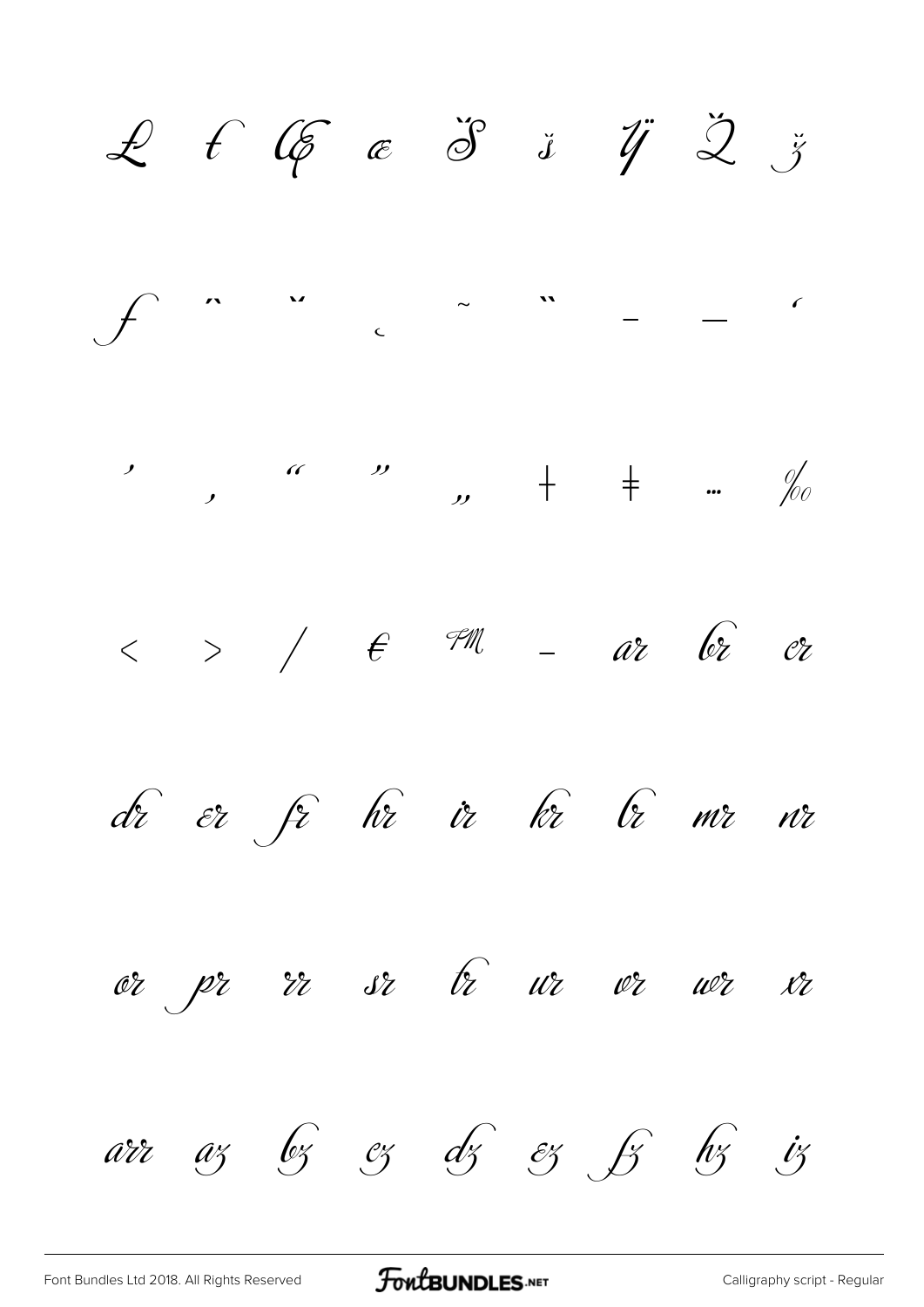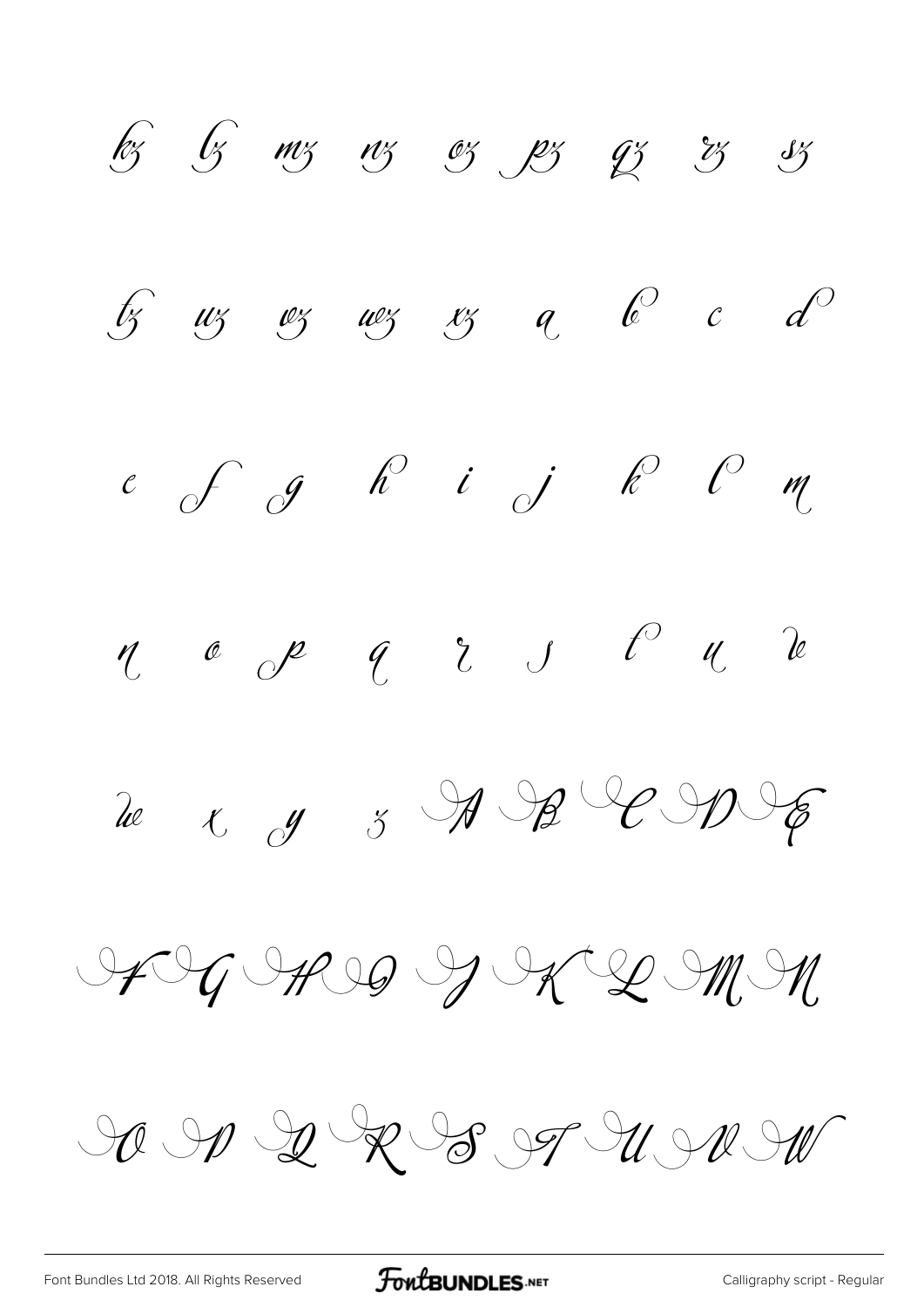$\mathcal{H} \mathcal{Y}$  2 a 6 c d  $\varepsilon$  f  $g$   $h$   $i$   $j$   $k$   $c$   $m$   $n$   $a$  $\begin{array}{cccccccccccccccccc} \mathcal{P} & \mathcal{G} & \mathcal{E} & \mathcal{I} & \mathcal{C} & \mathcal{C} & \mathcal{U} & \mathcal{C} & \mathcal{W} & \mathcal{K} \end{array}$  $y$   $z \sim a$   $a \sim a$   $a \sim a$   $a \sim b$ avaza ava a a ava a 6 6 % 6 6 6 6 4 6 6  $\ell$   $\ell$   $\ell$   $\ell$   $\ell$   $\ell$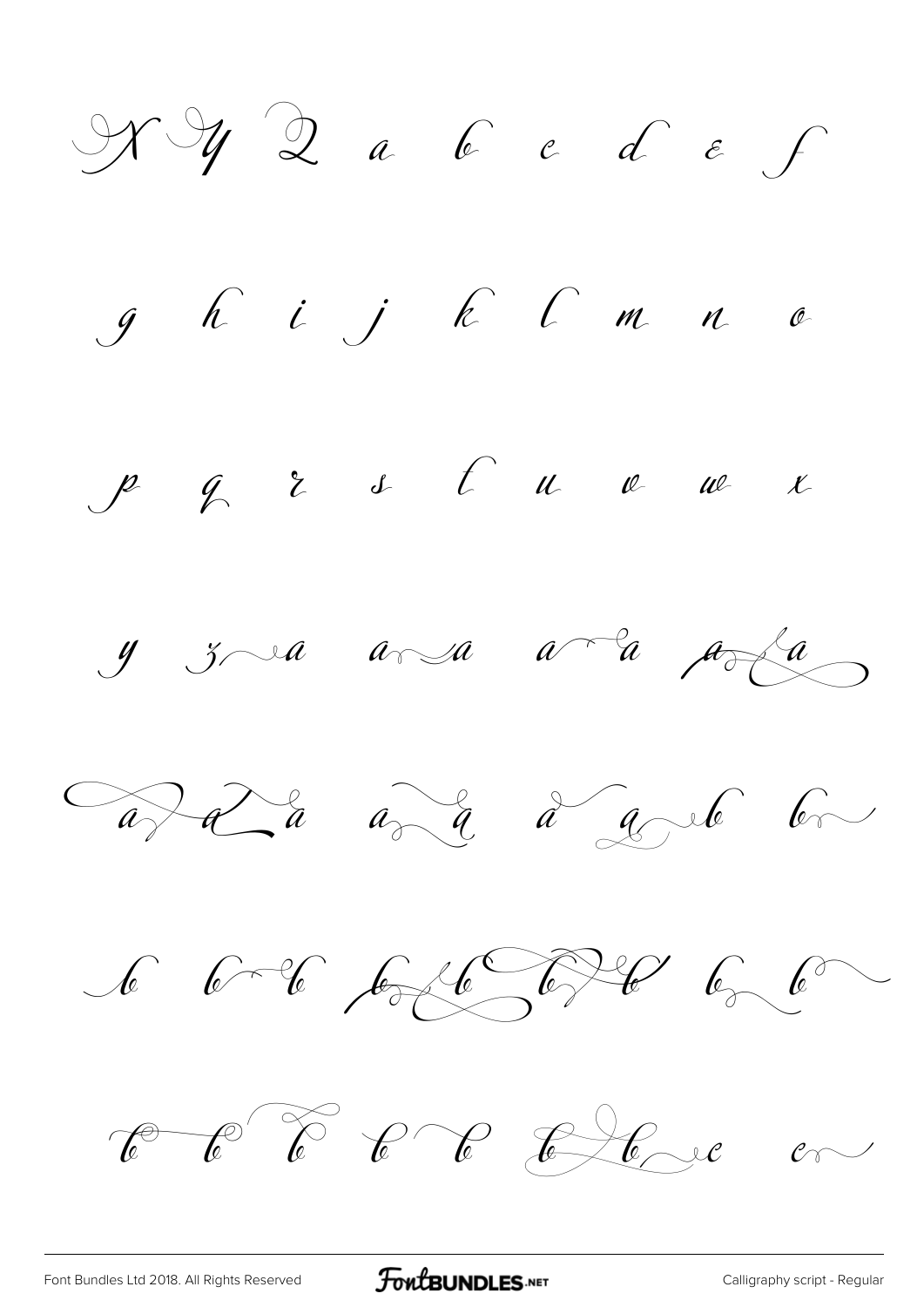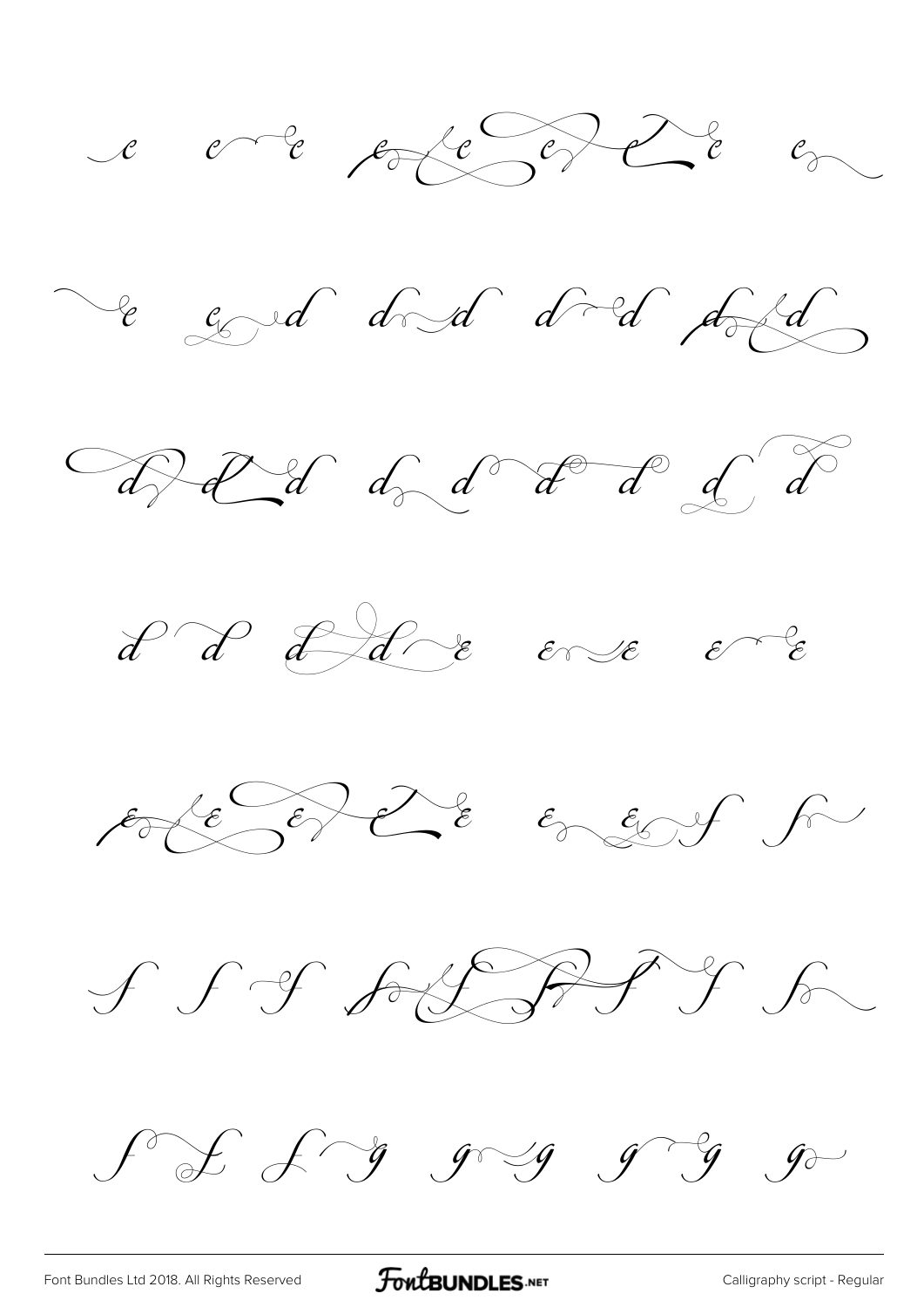GRS god of g g d

 $g$   $g$   $g$   $g$   $h$   $h$   $h$ 







Videris 19 19 ja

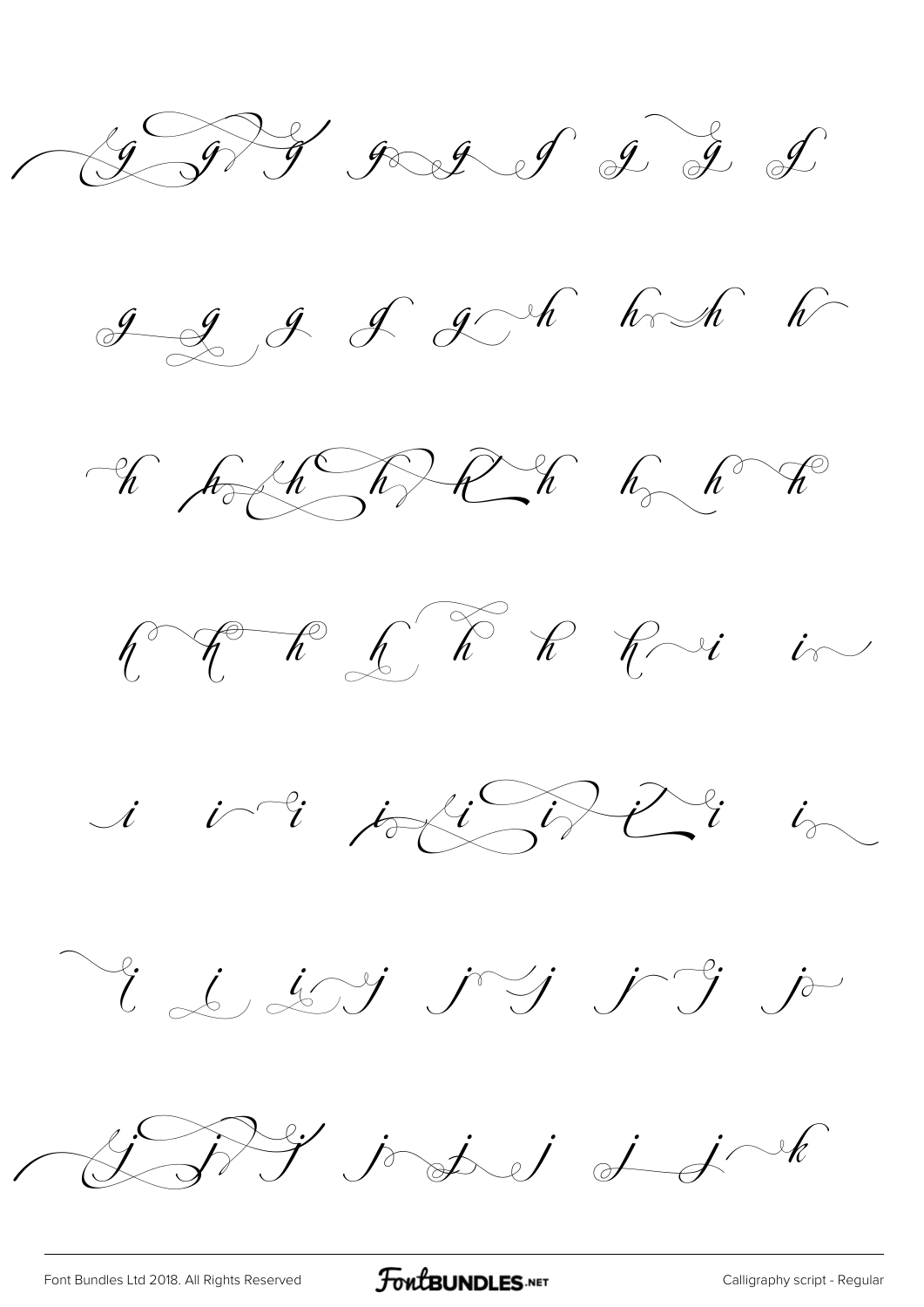bodh bodh bolk bir Rh  $k_{0}$   $k_{0}$   $k_{0}$   $k_{0}$   $k_{0}$   $k_{0}$   $k_{0}$ Rul hel bol follow PU P P P Du mm  $m < m$   $m < m < m < m < m < m$ m man non non modu Wolch wit & hve on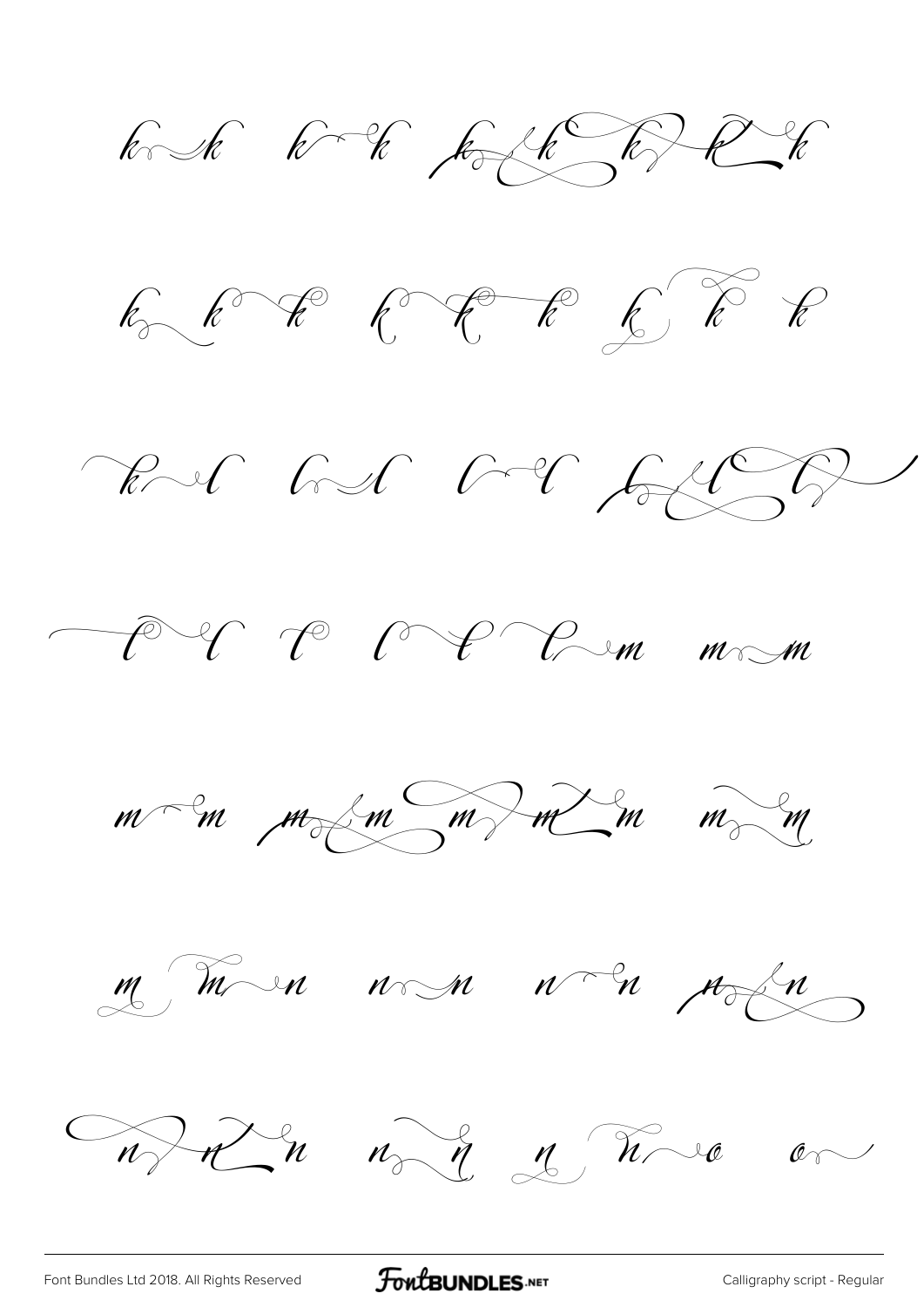













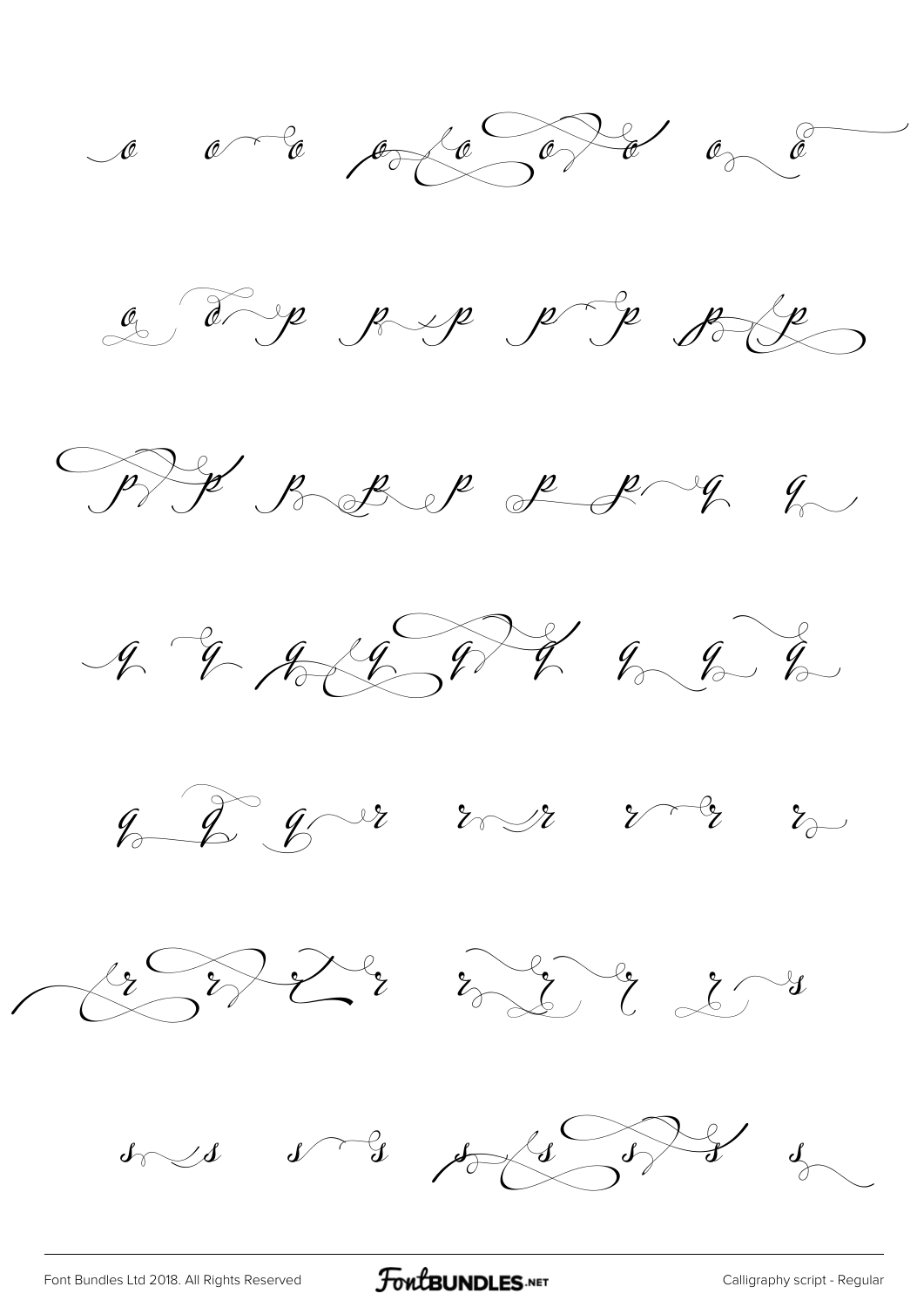